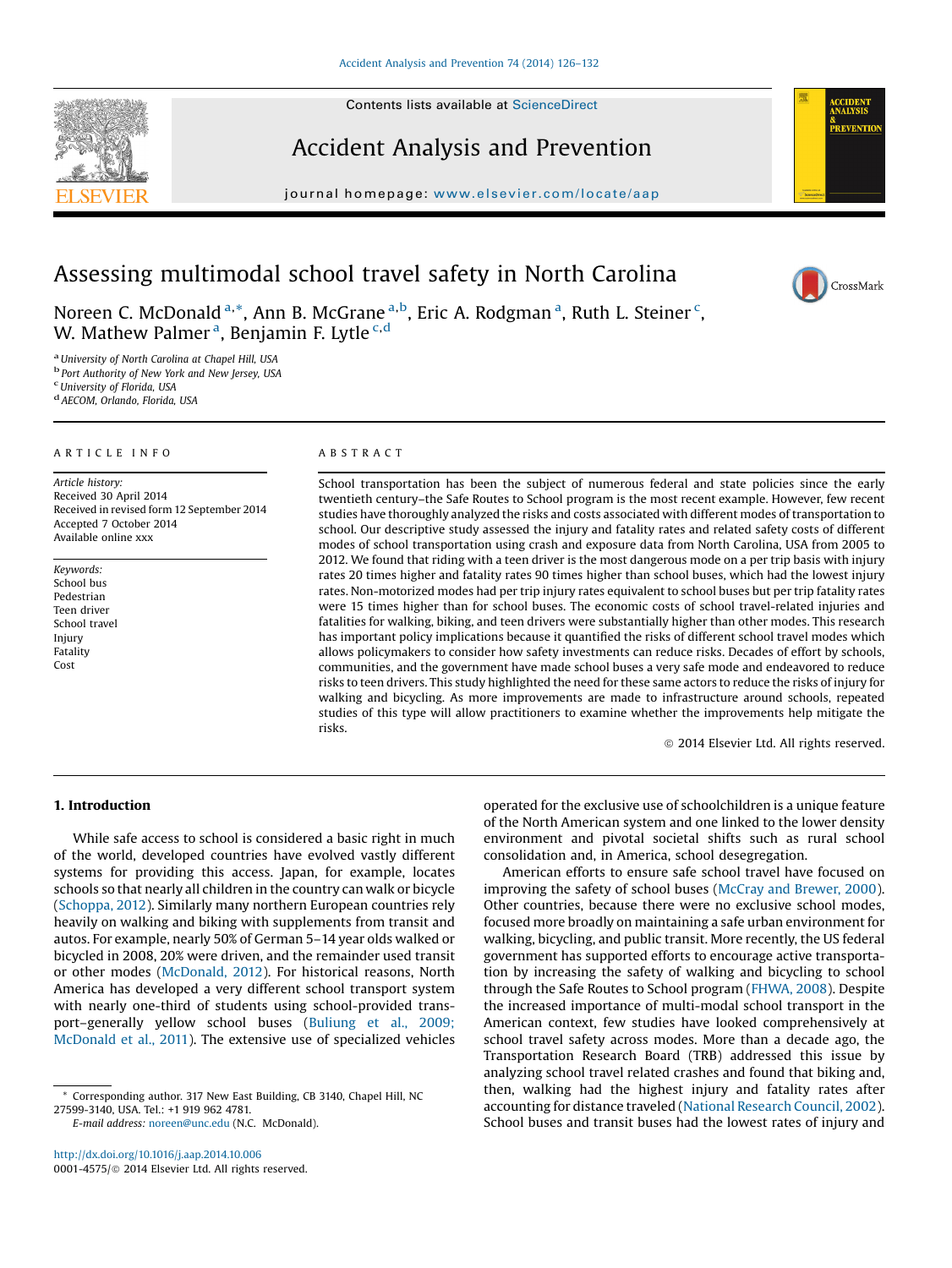<span id="page-1-0"></span>

|--|--|

US school travel injury and fatality rates. Source: National [Research](#page-5-0) Council (2002).

|                                | Annual injuries       |                            | Annual fatalities     |                            |  |  |
|--------------------------------|-----------------------|----------------------------|-----------------------|----------------------------|--|--|
|                                | Per 100 million trips | Per 100 million kilometers | Per 100 million trips | Per 100 million kilometers |  |  |
| School bus                     | 100                   | 10                         | 0.3                   | $<$ 0.1 $\,$               |  |  |
| Passenger vehicle-adult driver | 490                   | 60                         | 1.6                   | 0.2                        |  |  |
| Passenger vehicle-teen driver  | 2300                  | 270                        | 13.2                  | 1.5                        |  |  |
| Bicycling                      | 1610                  | 1280                       | 9.6                   | 7.6                        |  |  |
| Walking                        | 310                   | 370                        | 4.6                   | 5.4                        |  |  |
| Other bus                      | 120                   | 10                         | 0.1                   | ${<}0.1$                   |  |  |

Note: Based on US crash data from 1991 to 1999.

fatality. The risk of injury or death in a passenger vehicle was dependent on whether the driver of the vehicle was a teenager or an adult, as passenger vehicles with a teenage driver had more than 4.5 times the risk of those with an adult driver [\(National](#page-5-0) [Research](#page-5-0) Council, 2002).

The goal of this paper is to update TRB's work from 2002 by conducting a descriptive analysis to estimate injury and fatality rates using data from 2005 to 2012 and to advance earlier research by estimating the monetary costs associated with injuries and fatalities related to school travel. While the TRB study was nationwide, our analysis focused on North Carolina, USA because the state has high-quality crash data for all modes and injuries to students entering and exiting school buses have been an important policy issue in the state [\(Bridges,](#page-5-0) 2012; Phillips, 2012; Trenda, [2013\)](#page-5-0). The North Carolina legislature recently passed a law imposing harsher penalties on drivers who pass a stopped school bus. As of December 2013, drivers can have their licenses revoked for 30 or more days for passing a stopped school bus, and drivers who hit a pedestrian while passing a stopped school bus are charged with a felony (Hanes and [Lambeth,](#page-5-0) 2013).

# 2. Background

Until recently, concern with school travel safety in the United States was synonymous with school bus safety. The National Traffic and Motor Vehicle Safety Act of 1966 and subsequent School Bus Safety Amendments in 1974 permitted the US Department of Transportation (US DOT) to define minimum standards for new school buses sold within the United States ([Committee](#page-5-0) on Injury, Violence, and Poison [Prevention](#page-5-0) and Council on School Health, [2007](#page-5-0)). Research on school bus safety has focused on how engineering improvements could improve outcomes for vehicle occupants (National [Transportation](#page-5-0) Safety Board, 1999). For example, analysis showed that buses designed with "strong, closely spaced seats" provided improved safety [\(McCray](#page-5-0) and [Brewer,](#page-5-0) 2000). After 1977, the government required all school bus manufacturers to use this compartmentalization design.

Research on the safety of child pedestrians began in the mid-1970s ([Reiss,](#page-5-0) 1975). Many studies have analyzed spatial and demographic patterns of child pedestrian injury, the ability of children to safely navigate the city, and the impacts of safety education programs [\(Appleyard,1981;](#page-5-0) Malek et al.,1990; Mendoza et al., 2012; Schwebel et al., 2008; [Southworth,](#page-5-0) 1990). Safe Routes

to School programs emerged in Denmark in the 1970s to improve the safety of non-motorized travel [\(National](#page-5-0) Center for Safe Routes to [School,](#page-5-0) 2013). These programs moved globally with the National Center for SRTS documenting programs in Europe, Australia, and New Zealand ([National](#page-5-0) Center for Safe Routes to School, 2013). In the late 1990s, the US National Highway Traffic Safety Administration funded two pilot Safe Routes to School (SRTS) programs ([National](#page-5-0) Center for Safe Routes to School, 2013). The federal SRTS program, established in 2005 under the Safe Accountable Flexible Efficient Transportation Equity Act: A Legacy for Users (SAFETEA-LU), solidified the importance of non-motorized school travel by providing funds to states for use in improving infrastructure and providing education related to pedestrian and bicycle school travel ([FHWA,](#page-5-0) 2008).

While there have been numerous studies of safety for individual modes, there have been relatively few efforts to evaluate the risks of school travel across modes. The 2002 TRB report on The Relative Risks of School Travel provided the most complete picture by estimating exposure-adjusted injury and fatality rates for the United States. As shown in Table 1, the analysis highlighted elevated rates of injuries and fatalities for teen drivers, walkers, and bicyclists (National [Research](#page-5-0) Council, 2002). School buses and other buses were found to provide the lowest rate of injuries and fatalities per trip and per mile.

A similar, less comprehensive study from New Zealand concurred with the injuries per trip findings from the TRB, determining that biking and walking were the riskiest modes of travel to school based on exposure, followed by private automobiles and then buses (Schofield et al., [2008\)](#page-5-0). The study was limited, however, because it only examined crashes over a two-year period and mode choice information was determined using a survey that only asked about morning travel to school. Another study in Iowa, USA examined school bus injuries and fatalities per 100 million miles using crash data from the 2002 to 2005 school years. It found that the risk of injury per 100 million miles driven was 13.6, while the risk of fatality per 100 million miles was 0.4 (Yang et al., [2009](#page-6-0)). However, this study is not directly comparable to the previously mentioned studies because it used bus miles traveled rather than passenger miles traveled. Other studies have focused on all travel instead of just school-related travel to determine overall relative risk by mode. An analysis of the United States found that bicyclists and pedestrians were 2.3 and 1.5 times more likely, respectively, than occupants of a passenger vehicle to be fatally injured on a per-

Table 2 Fraction of value of statistical life based on injury severity. Source: Rogoff and [Thomson](#page-5-0) (2014).

| AIS Level | Severity     | Fraction of VSL | Cost (2013\$) |
|-----------|--------------|-----------------|---------------|
|           |              |                 |               |
|           | Minor        | 0.003           | \$28,000      |
|           | Moderate     | 0.047           | \$433,000     |
|           | Serious      | 0.105           | \$968,000     |
| 4         | Severe       | 0.266           | \$2,453,000   |
|           | Critical     | 0.593           |               |
| b         | Unsurvivable | 1.000           | \$9,220,000   |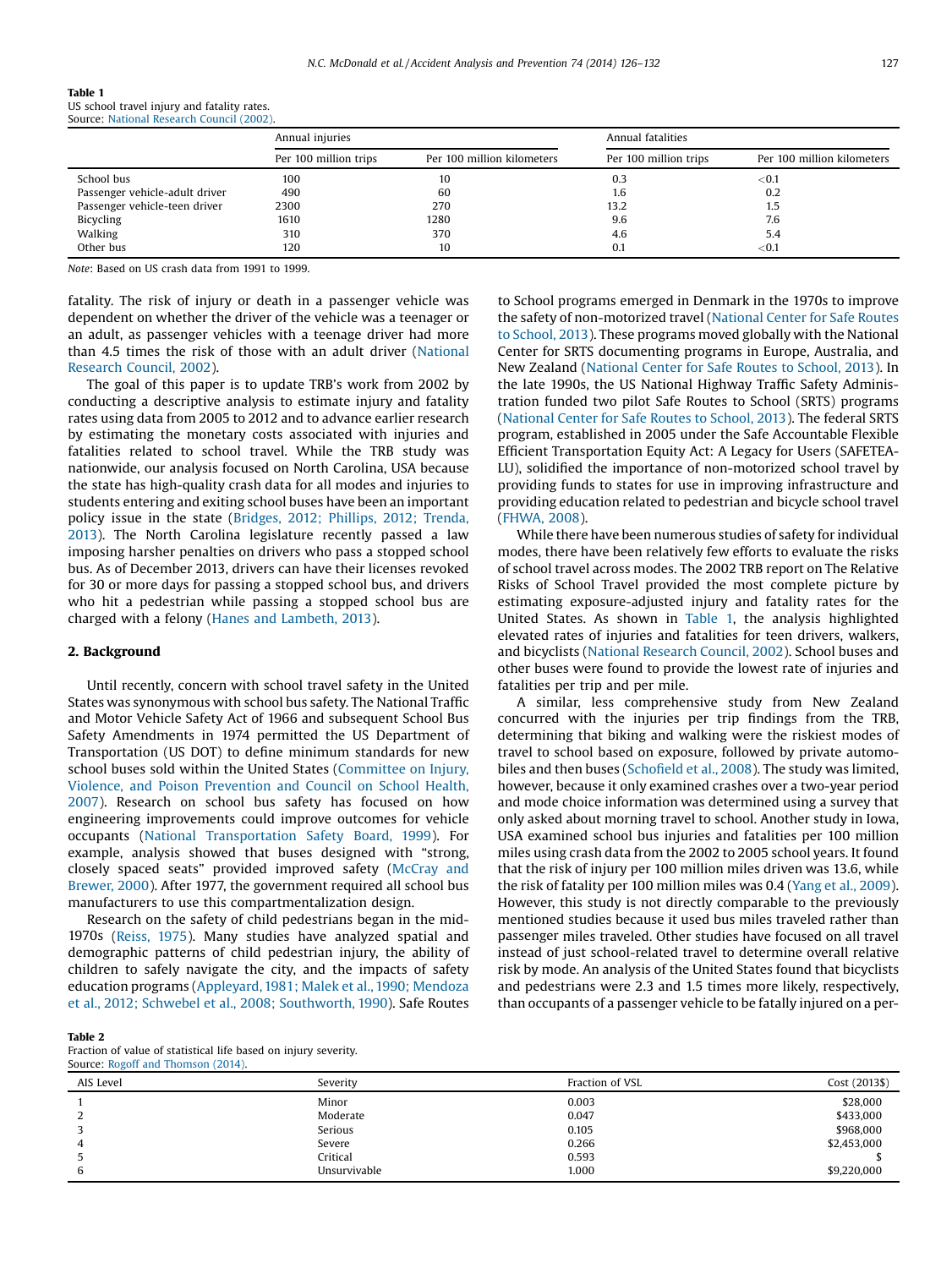<span id="page-2-0"></span>Table 3 Injury severity conversions.

| Crash data injury level | Associated AIS level | Relative weight AIS | Economic cost (2013\$) |  |  |
|-------------------------|----------------------|---------------------|------------------------|--|--|
| N                       |                      | 1.00                | \$9,220,000            |  |  |
|                         |                      | 0.050               | \$1,355,000            |  |  |
|                         |                      | 0.12                |                        |  |  |
|                         |                      | 0.83                |                        |  |  |
|                         |                      | 1.00                | \$433,000              |  |  |
|                         |                      | 1.00                | \$28,000               |  |  |

trip basis (Beck et al., [2007](#page-5-0)). Consistent with other studies, this analysis also found that bus travel was the safest mode of transportation. A UK road safety study assessed fatalities per time traveled and found similar fatality rates across modes, e.g. driving, walking, and bicycling [\(Mindell](#page-5-0) et al., 2012). Using time as opposed to distance or trips provided a very different evaluation of risk. Unfortunately the study did not use a direct measure of time spent traveling but imputed time based on average travel speeds in the UK and National Travel Survey estimates of distance-traveled.

# 3. Methods

The goal of our research was to estimate exposure-adjusted injury and fatality rates and safety costs by school travel mode for North Carolina. We utilized the approach for calculating school travel safety risks used in The Relative Risks of School Travel report, which determined risk metrics for each mode of travel to school by combining crash data on injuries and fatalities with travel surveys that provided exposure estimates. The difficulty is that while travel surveys distinguish trip purpose, crash data does not. In practice, this meant that school-related travel had to be identified by the time of the crash rather than by a definitive indicator of the trip purpose (National [Research](#page-5-0) Council, 2002). After calculating annual injury and fatality rates by mode, we used estimates of the value of statistical life to estimate the economic costs of injuries and fatalities related to school travel.

#### 3.1. Study area

We chose North Carolina as the study area because it has highquality crash records and recent concerns about school travel safety have been part of the state's political debate. North Carolina has a combination of urban, suburban, and rural environments that mostly favor automobile travel. The average statewide density is approximately 200 persons per square mile, while the metropolitan regions, such as Charlotte-Gastonia-Salisbury and Raleigh-Durham-Cary, have densities around 400 persons per square mile, respectively (U.S. Census [Bureau,](#page-6-0) 2010).

According to the North Carolina Department of Public Instruction, approximately 1.6 million students were enrolled in public and private schools (not including home-schooled children) in the state during the 2011–2012 school year (North Carolina Department of Public Instruction, 2012). North Carolina experienced rapid growth in the last decade, with a 15% increase in school-age populations from 2000 to 2010 ([National](#page-5-0) Center for [Education](#page-5-0) Statistics, 2010). This growth in school-age population reinforced the need to analyze the risks and costs of school travel so that parents and policymakers can make educated decisions about school travel choices.

# 3.2. Injuries and fatalities

We determined child injuries and fatalities that occurred during school travel periods by analyzing police crash reports compiled by the Highway Safety Research Center at the University of North Carolina at Chapel Hill. We analyzed data from 2005 to 2012 and reported the annual average. Because trip purpose was not indicated in the crash report form, we identified times of day and year when the majority of school travel would take place and used it as a proxy for school-related travel. These dates and times were derived from researchers' knowledge of school calendars and typical bell schedules. For the purposes of this study, school travelrelated crashes were defined as crashes that involved a person aged 5 to 18 and occurred:

- From August 26 to December 20 or January 1 to June 9 and
- On a weekday (Monday–Friday) between 6:00–8:59 AM or 2:00– 4:59 PM.

Injuries and fatalities involving children during school travel periods were grouped by travel mode: school bus, passenger vehicle and motorcycle, pedestrian, bicycle, and other bus. For passenger vehicles and motorcycles, we distinguished teen versus adult drivers due to previous research which has documented sharply differing injury and fatality rates between these two groups. Passenger vehicles included cars, vans, sport utility vehicles, pickup trucks, other trucks, recreational vehicles, and taxis. We grouped motorcycle and passenger vehicle crashes. While it would be preferable to distinguish them, there were a very limited number of motorcycle incidents in North Carolina that involved children and, most critically, our exposure data did not show any motorcycle use. For school bus crashes, we included pedestrians in a school bus-related crash as school bus-related crashes. This approach followed the methodology of The Relative Risks of School Travel report, which assumed that child pedestrians involved in a school-bus related crash were likely to have been

#### Table 4

Population estimates for the number of trips and kilometers traveled during school hours in North Carolina, 2009.

|                                | Trips (million) |            |     |      | Kilometers (million) |          |      | Average trip length (km) |  |
|--------------------------------|-----------------|------------|-----|------|----------------------|----------|------|--------------------------|--|
|                                | Est.            | 95% CI     | (%) | Est. | 95% CI               | (%)      | Est. | 95% CI                   |  |
| School bus                     | 285             | (248, 321) | 34  | 2960 | (2360, 3561)         | 33       | 10.4 | (8.7, 12.1)              |  |
| Passenger vehicle-adult driver | 337             | (309, 366) | 40  | 3768 | (3046, 4490)         | 42       | 11.2 | (9.6, 12.8)              |  |
| Passenger vehicle-teen driver  | 124             | (103, 145) | 15  | 1647 | (1186, 2109)         | 19       | 13.3 | (10.3, 16.3)             |  |
| Bicycle                        | 8               | (4, 12)    |     | 8    | (4, 12)              | $\Omega$ | 1.0  | (0.7, 1.3)               |  |
| Pedestrian                     | 62              | (39, 86)   |     | 65   | (36, 94)             |          | 1.0  | (0.7, 1.4)               |  |
| Other bus                      | 27              | (5, 49)    |     | 440  | (37, 842)            |          | 16.4 | (8.8, 24.1)              |  |
| Total                          | 843             | (787, 900) | 100 | 8888 | (7793, 9984)         | 100      | 10.5 | (9.5, 11.6)              |  |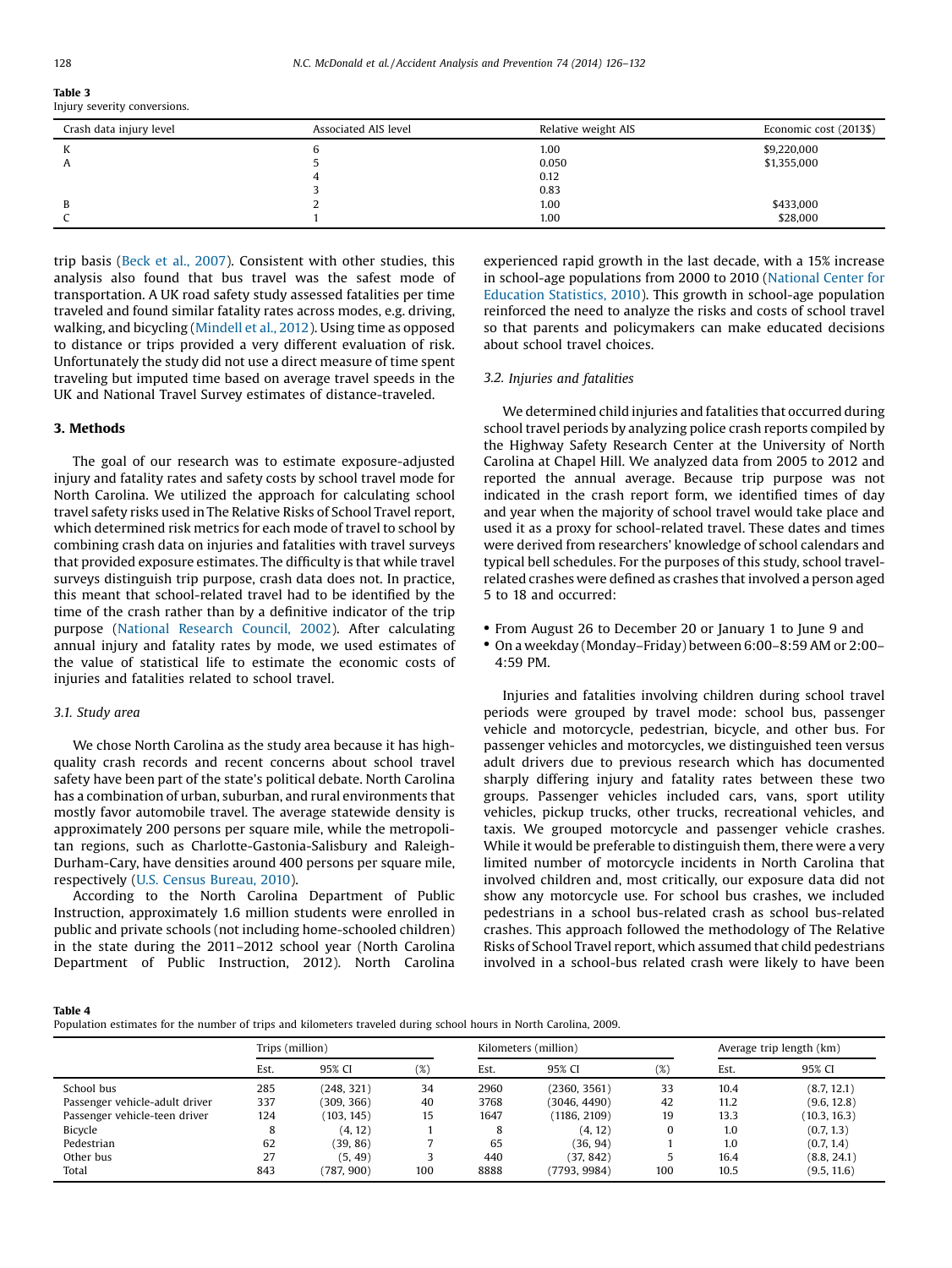#### <span id="page-3-0"></span>Table 5

Annual exposure-adjusted injury and fatality rates by mode for school travel in North Carolina.

|                                | Frequency |              |     | Per 100 million trips |              | Per 100 million kilometers |             |
|--------------------------------|-----------|--------------|-----|-----------------------|--------------|----------------------------|-------------|
|                                | N         | 95% CI       | (%) | Est.                  | 95% CI       | Est.                       | 95% CI      |
| Injuries                       |           |              |     |                       |              |                            |             |
| School bus                     | 505       | (462, 551)   | 6   | 178                   | (152, 205)   | 17                         | (10, 26)    |
| Passenger vehicle-adult driver | 2721      | (2619, 2825) | 31  | 806                   | (752, 863)   | 72                         | (57, 90)    |
| Passenger vehicle-teen driver  | 5230      | (5089, 5373) | 60  | 4215                  | (4089, 4343) | 317                        | (283, 353)  |
| Bicycle                        | 35        | (24, 48)     | 0   | 425                   | (386, 467)   | 434                        | (394, 476)  |
| Walk                           | 120       | (99, 143)    |     | 192                   | (165, 220)   | 184                        | (158, 211)  |
| Other bus                      | 47        | (35, 63)     |     | 175                   | (150, 202)   | 11                         | (5, 18)     |
|                                |           |              |     |                       |              |                            |             |
| Total injuries                 | 8657      | (8476, 8841) | 100 | 1026                  | (965, 1090)  | 97                         | (79, 118)   |
|                                |           |              |     |                       |              |                            |             |
| <b>Fatalities</b>              |           |              |     |                       |              |                            |             |
| School Bus                     | 1.1       | (0, 5.6)     | 2   | 0.4                   | (0, 2.2)     | 0.0                        | (0, 0.4)    |
| Passenger vehicle-adult driver | 9.7       | (4.5, 17.7)  | 16  | 2.9                   | (0.6, 7)     | 0.3                        | (0, 1.7)    |
| Passenger vehicle-teen driver  | 44.8      | (32.4, 59.6) | 76  | 36.1                  | (25.3, 48.8) | 2.7                        | (0.5, 6.8)  |
| Bicycle                        | 0.5       | (0, 4.7)     |     | 6.2                   | (2.3, 11.9)  | 6.3                        | (2.4, 12.1) |
| Walk                           | 3.0       | (0.4, 8.0)   | 5   | 4.8                   | (1.5, 10.0)  | 4.6                        | (1.4, 9.7)  |
| Other bus                      | 0.0       | (0.0, 3.0)   | 0   |                       |              |                            |             |
|                                |           |              |     |                       |              |                            |             |
| <b>Total fatalities</b>        | 59.1      | (44.9, 76.1) | 100 | 7.0                   | (2.8, 13.1)  | 0.7                        | (0, 2.9)    |

Based on crashes that occurred between 2005 and 2012 during school travel periods and involved 5–18 year olds in North Carolina.

riders of the school bus and should therefore be included in the school bus mode. The pedestrian mode included injuries sustained by walkers as well as the small number of injuries sustained by children traveling on skateboards, roller skates, and scooters.

A small proportion of records, less than one percent of crashes, had an unknown injury or fatality type. We distributed the unknown injuries among the fatalities and injury levels based on the relative prevalence of those types of fatalities or injuries within the crash category. The 95% confidence interval for annual counts of injuries and fatalities were estimated exactly using formulas available in Fay and Feuer (1997, p. 792).

# 3.3. Exposure

We used the 2009 National Household Travel Survey (NHTS) to calculate the number of student trips and miles traveled in North Carolina during school travel hours in aggregate and by mode. Data on trips and miles traveled were used to calculate exposureadjusted rates of injury and fatality during school travel periods. For travel in passenger vehicles, we distinguished teen (defined as 18 or younger) from adult drivers. The NHTS North Carolina sample contained data on 1475 children between the ages of 5 and 18 who made 3417 trips during school travel periods. Population estimates and variances were computed using the US DOT provided replicate weights in Stata 12 (College Station, TX).

We imputed missing information on trip distance, travel mode, and driver age. Trip distance was imputed by assigning the modal average trip distance to records with missing data  $(n = 71)$ . Travel mode was imputed by stochastically selecting a travel mode based on the relative modal distribution for records without missing information ( $n = 21$ ). Driver age was missing for all trips where a non-household member drove the passenger vehicle due to the design of the NHTS survey ( $n = 81$ ). Missing information on driver age was imputed by age cohort because younger children were more likely to travel with adults. We determined the relative distribution of passenger vehicle trips with adult and teen drivers among youth with no missing information and then used this relative distribution to stochastically assign records with missing data as teen versus adult driver. Specifically, we found that children 10 and under drove exclusively with adult drivers; for 11–14 year olds 93% of auto trips were with adult drivers; for 15–16 year olds, 59% of auto trips were with adults; and for 17 and 18 year olds, 11% of auto trips were with adult drivers.

Exposure-adjusted rates of injuries and fatalities were computed by dividing the annual injury and fatality counts by mode by the population estimates of modal trips and kilometers. The 95% confidence interval for these rates was computed using the gamma distribution with a scale parameter equal to one and a shape parameter equal to the observed rate (Beck et al., [2007;](#page-5-0) Fay and [Feuer,](#page-5-0) 1997).

#### 3.4. Economic costs of injuries and fatalities

We used guidance on the value of statistical life from the US DOT to estimate the economic costs associated with injuries and fatalities related to school travel. The US DOT reported the value of a statistical life was \$9.2 million in 2013 dollars [\(Rogoff](#page-5-0) and [Thomson,](#page-5-0) 2014). For our study, the value of a statistical life equated to the economic costs associated with a fatality. To estimate the costs of injuries, we utilized the DOT guidance which linked injury

#### Table 6

Annual school-travel related injury and fatality costs in North Carolina (2013\$).

|                                | Injuries          |            |          | <b>Fatalities</b> |                   |          |        |
|--------------------------------|-------------------|------------|----------|-------------------|-------------------|----------|--------|
|                                | Annual (millions) | Per injury | Per trip | Per km            | Annual (millions) | Per trip | Per km |
| School bus                     | \$36.0            | \$77.900   | \$0.13   | \$0.01            | \$10.2            | \$0.04   | \$0.00 |
| Passenger vehicle-adult driver | \$302.7           | \$134,700  | \$0.90   | \$0.08            | \$89.6            | \$0.27   | \$0.02 |
| Passenger vehicle-teen driver  | \$790.3           | \$203,000  | \$6.37   | \$0.48            | \$412.7           | \$3.33   | \$0.25 |
| Bicycle                        | \$11.3            | \$776,900  | \$1.37   | \$1.40            | \$4.7             | \$0.57   | \$0.58 |
| Walk                           | \$36.2            | \$641.900  | \$0.58   | \$0.56            | \$27.6            | \$0.44   | \$0.42 |
| Other bus                      | \$2.1             | \$46,400   | \$0.08   | \$0.00            | \$0.0             | \$0.00   | \$0.00 |
|                                |                   |            |          |                   |                   |          |        |
| Total                          | \$1.178.6         | \$175,400  | \$1.40   | \$0.13            | \$544.9           | \$0.65   | \$0.06 |

Based on crashes that occurred between 2005 and 2012 during school travel periods involving children between 5 and 18.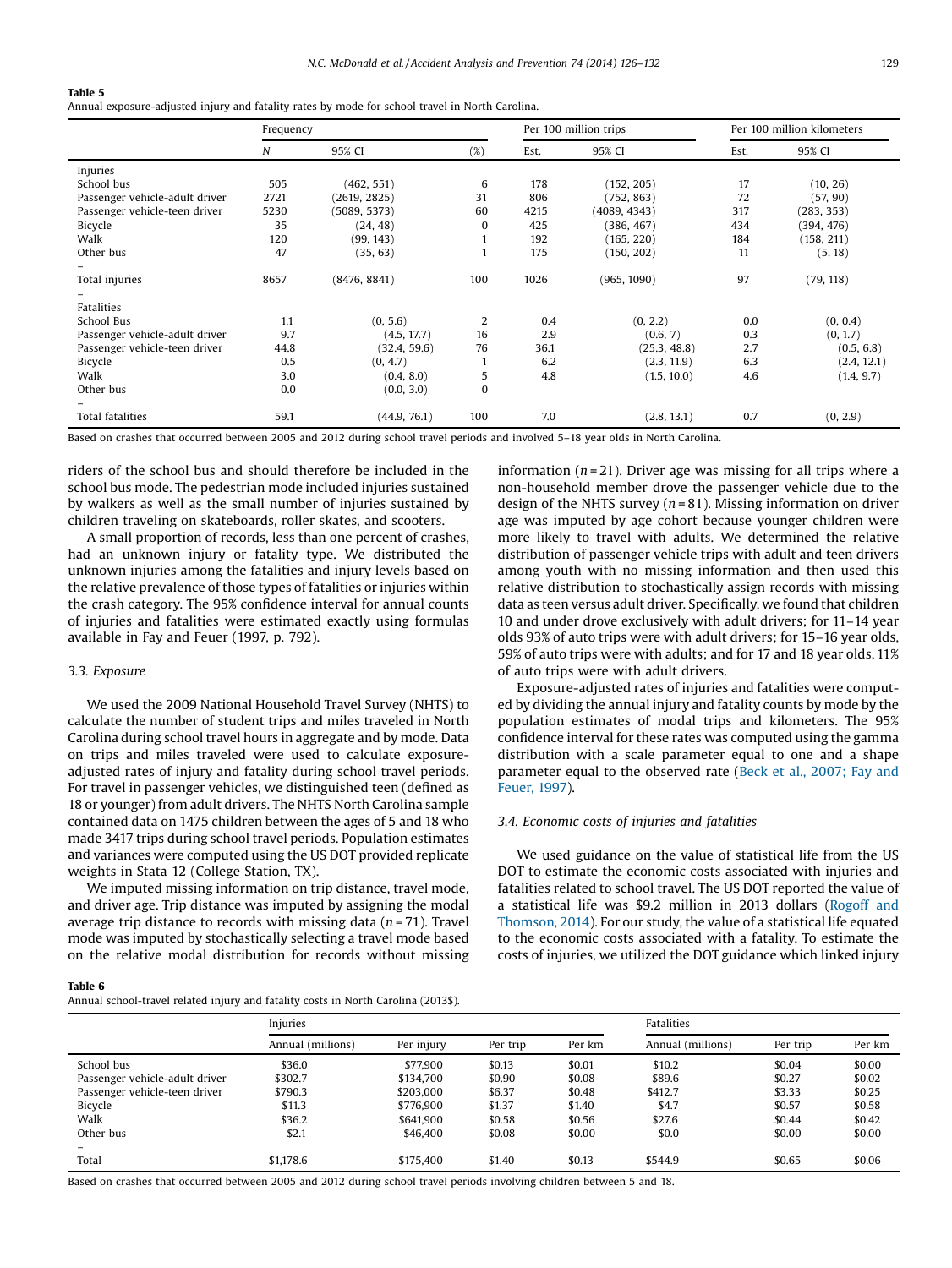severity to costs ([Table](#page-1-0) 2). Injury severity was measured on the Abbreviated Injury Scale (AIS) 2005 Update 2008. The AIS is a standardized scale to assess crash victims and is generally assigned by medical personnel as opposed to police officers at the crash site. The scale ranges from 6 ("unsurvivable") to 1 ("minor"). We estimated the economic cost of each injury type by multiplying the US DOT-suggested fraction of the value of statistical life (VSL) by the VSL, as shown in [Table](#page-1-0) 2. For example, a critical injury would be \$9.2 million multiplied by 0.593 or approximately \$5.5 million.

While the economic costs of injuries were estimated by US DOT using the AIS scale, our crash data reported injury severity using the KABCO scale commonly used by police departments through the United States [\(Council](#page-5-0) et al., 2005). In the KABCO scale, K represents fatalities, level A injuries are considered incapacitating; level B injuries are non-incapacitating with evident injuries; and level C injuries include possible injuries such as momentary unconsciousness or limping (National [Research](#page-5-0) Council, 2002). To estimate costs on the KABCO scale, we coded the AIS levels to the KABCO scale. Fatalities were directly linked with AIS 6. For injuries, we grouped AIS 3 through 5 as A injuries, AIS 2 as B injuries, and AIS 1 as C injuries. We felt that AIS 3, which is described as including a major nerve laceration, a multiple rib fracture, or a hand, foot, or arm amputation, was a serious enough injury level to be considered an A injury on the KABCO scale [\(Sinha](#page-6-0) and Labi, [2011](#page-6-0)). We calculated the economic cost of A injuries as the weighted average of the cost of AIS 3 to 5. The weights were based on the relative distribution of these injuries in national data from 1993 to 1996. Specifically, AIS 5 comprised 5% of A injuries, AIS 4 represented 12%, and AIS 3 was 83% [\(Mackay](#page-5-0) and Hassan, 2000). The result, as shown in [Table](#page-2-0) 3, is that level A injuries cost approximately \$1.355 million per injury, level B injuries cost \$433,000 per injury, and level C injuries cost \$28,000 per injury. To calculate the annual economic costs of injuries and fatalities during the school travel period in North Carolina, we multiplied the cost per injury in [Table](#page-2-0) 3 by the number of annual incidents by the KABCO scale. We also presented the costs per trip and per kilometer to account for the relative prevalence of each mode.

#### 4. Results

# 4.1. Amount of school travel

The 2009 NHTS recorded 843 million trips during school travel periods in North Carolina, which equated to 468 annual school trips per person with 196 annual trips per person to school and 272 from school in the state. The higher number of trips in the afternoon travel period is likely explained by more complicated trip chains after school and the inclusion of trips to non-school afternoon activities. As seen in [Table](#page-2-0) 4, the most common mode during school travel periods was a passenger vehicle driven by an adult, followed by the school bus. A higher percentage of North Carolina student trips traveled in a passenger vehicle driven by a teenager than by walking and biking combined. Walking and biking trips averaged one kilometer, while motorized trips averaged over ten kilometers.

# 4.2. Injuries and fatalities

As shown in [Table](#page-3-0) 5, over 90% of annual injuries and fatalities occurred to students traveling in passenger vehicles. Six percent of injuries and 2% of fatalities involved school buses. Walking and bicycling accounted for less than 2% of annual injuries and 6% of annual fatalities. Teen drivers had substantially higher injury and fatality rates per trip than all other modes. On a per kilometer basis, injury and fatality rates for passenger vehicles driven by teens, pedestrians, and bicyclists were substantially higher than school buses and passenger vehicles driven by adults.

We assessed the contributing factors surrounding school busrelated pedestrian injuries and fatalities due to recent policy interest in decreasing these incidents. Of the 77 pedestrian-school bus injuries and fatalities recorded from 2005 to 2012, 57% of the crashes involved a school bus hitting a pedestrian. The remaining 43% of the crashes were attributed to a driver of a passenger vehicle passing a stopped school bus. For those injuries and fatalities that involved a school bus hitting a pedestrian, the most cited driver contributing factor was driver inattention.

## 4.3. Economic costs of injuries and fatalities

[Table](#page-3-0) 6 shows the economic costs of injuries and fatalities to 5– 18 year olds during school travel periods. Aggregate and per-trip costs for teen drivers are substantially higher than other modes. On a per-kilometer basis, injury and fatality costs are high for teen drivers, bicyclists, and pedestrians. School buses had very low safety costs reflecting the high usage and low injury rates for this mode. Bicyclists and pedestrians had the highest cost per injury of the modes, because non-motorized modes of travel had a higher proportion of severe injuries. For example, approximately 17% of bicyclist crashes resulted in an A-level injury, while only 4% of teen driver crashes resulted in an A-level injury.

# 5. Discussion

This study assessed injury and fatality rates as well as safety costs of traveling to school in North Carolina. Compared to the nationwide risk metrics reported in The Relative Risks of School Travel, North Carolina had higher numbers of injuries and fatalities per 100 million trips and 100 million kilometers for passenger vehicles and school buses. Non-motorized modes, however, had lower or equivalent rates of injury and fatality than the nation. Given the difference in time periods between the two studies, it is not clear if North Carolina has different accident patterns than the United States or if patterns have shifted in the time between the two studies.

Teen drivers have very high injury and fatality rates, even on a per mile basis. North Carolina, along with other states, has attempted to address this issue through a graduated licensing process that limits the time a young driver may drive while unsupervised or the number of passengers under 21 that can be in the car. Strong licensing programs have been associated with decreases in fatal crashes for 16 year olds [\(Master](#page-5-0) et al., 2011). However, the continued high levels of injuries and fatalities among teen drivers highlight the ongoing challenges of addressing this issue.

Buses (school bus and other bus) provided the safest travel to school for children likely reflecting the very substantial investments made by the public sector in ensuring safety for this mode. School bus-related travel could become even safer if fewer drivers of passenger vehicles illegally pass stopped school buses and if school bus drivers continue to monitor for child pedestrians entering or exiting the bus. The recently passed North Carolina law that more harshly punishes those who pass stopped school buses makes it important to re-examine the results of this study in a few years to see if the law has had a measurable impact on the safety of children traveling to school in North Carolina ([Trenda,](#page-6-0) 2013). Other approaches include policies on school bus stop placement to minimize the need for students to cross busy roads.

In North Carolina, walking and bicycling had lower injury rates per trip than passenger vehicles, but injuries to non-motorized travelers were more severe. Per trip rates of fatality for walking and bicycling were equivalent to passenger vehicles. Programs such as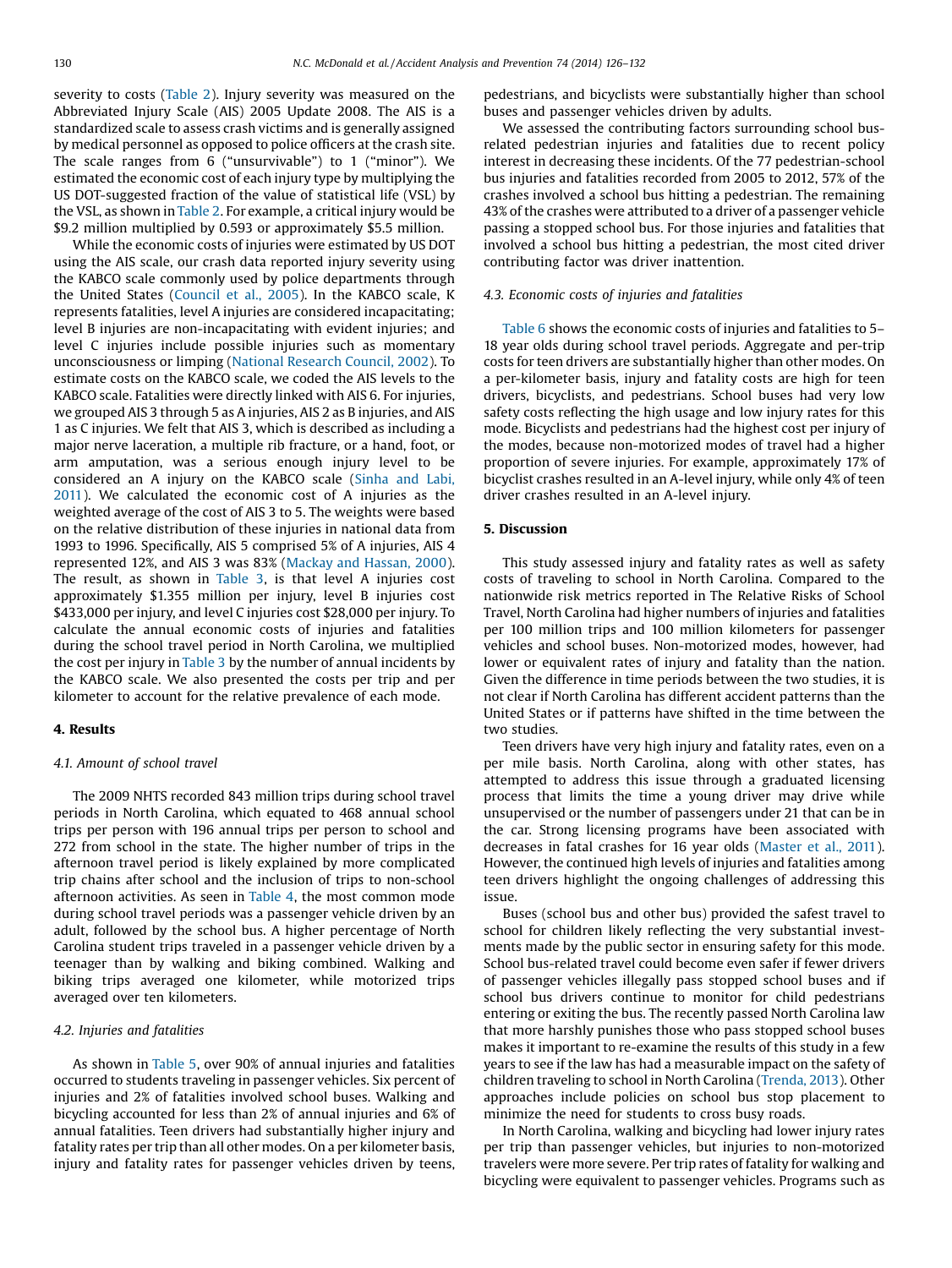<span id="page-5-0"></span>Safe Routes to School have highlighted the need to systematically make walking and bicycling safer for children and recent studies have proven the effectiveness of the program in decreasing injuries and increasing walking and bicycling (DiMaggio and Li, 2013; McDonald et al., 2014; Ragland et al., 2014). North Carolina received an allocation of \$31million from the federal government through the SRTS program for 2005 to 2012 or approximately \$3.9 million annually (National Partnership for Safe Routes to School, 2014). Our analysis estimated the annual economic costs of injuries and fatalities to walkers and bicyclists to equal almost \$80 million annually. These figures suggest the need for sustained attention, and perhaps more resources, to the topic of non-motorized school travel safety.

The limitations to this study result from the sources for crash and exposure data. Crash databases are based on police reports, which means that non-fatal or non-serious injuries, especially those involving pedestrians and bicyclists, are likely underreported (Agran et al., 1990). While North Carolina state law requires incidents on public roads involving motor vehicles to have a crash report, the law does not require completion of a NC DMV-349 crash report for pedestrian or bicycle incidents that do not involve a motor vehicle (Division of Motor Vehicles, Traffic Records Branch, 2012). Therefore, pedestrian and bicycle injuries that do not involve some type of motor vehicle are not included in the crash statistics. Another issue with the data is that exposure data does not take into account road types or other aspects of the built environment. The relative risk of travel by bike or by walking could be dramatically different in an area with good pedestrian and bicycle infrastructure than it is in a conventional, auto-oriented post-WWII suburban environment. Finally, the international context for school travel differs substantially with many countries have higher rates of walking and bicycling and lower rates of teen driving and school buses.

# 6. Conclusions

Many of our study's results corroborate the results of the 2002 TRB report, The Relative Risks of School Travel. Namely, school bus transportation has a very low relative risk of injury or fatality compared to other modes of transportation used to travel to school and teen drivers have the highest injury and fatality rates. Walking and bicycling have lower injury rates than driving with an adult, but higher fatality rates. Our study provides a more nuanced view of school transportation by adding cost estimates on a per-trip and per-mile basis. With these cost estimates, we can account for differences in injury severity that occur based on the mode of travel chosen. What we find is that walkingand biking injuries are more costly because they are often more severe. Rather than using this information to discourage people from walking or biking, we hope it provides the impetus to improve the built environment as it relates to pedestrians and bicyclists. Our documented low risk of travel by school bus provides an example of how decades of focus on safety for a particular mode can lead to excellent results.

# Acknowledgements

This research was funded by the US Department of Transportation through the Southeastern Transportation Research, Innovation, Development and Education Center (STRIDE).

#### References

Agran, P.F., Castillo, D.N., Winn, D.G., 1990. [Limitations](http://refhub.elsevier.com/S0001-4575(14)00303-0/sbref0005) of data compiled from police reports on pediatric [pedestrian](http://refhub.elsevier.com/S0001-4575(14)00303-0/sbref0005) and bicycle motor vehicle events. Accid. Anal. [Prev.](http://refhub.elsevier.com/S0001-4575(14)00303-0/sbref0005) 22 (4), 361–370.

[Appleyard,](http://refhub.elsevier.com/S0001-4575(14)00303-0/sbref0010) D., 1981. Livable Streets. University of California Press, Berkeley.

- Beck, L.F., [Dellinger,](http://refhub.elsevier.com/S0001-4575(14)00303-0/sbref0015) A.M., O'Neil, M.E., 2007. Motor vehicle crash injury rates by mode of travel, United States: using [exposure-based](http://refhub.elsevier.com/S0001-4575(14)00303-0/sbref0015) methods to quantify [differences.](http://refhub.elsevier.com/S0001-4575(14)00303-0/sbref0015) Am. J. Epidemiol. 166 (2), 212–218.
- Bridges, V., 2012. Durham School Zones: Cross At Your Own Risk, News and Observer.
- Buliung, R.N., Mitra, R., Faulkner, G., 2009. Active school [transportation](http://refhub.elsevier.com/S0001-4575(14)00303-0/sbref0025) in the greater Toronto area, Canada: an [exploration](http://refhub.elsevier.com/S0001-4575(14)00303-0/sbref0025) of trends in space and time (1986– [2006\).](http://refhub.elsevier.com/S0001-4575(14)00303-0/sbref0025) Prev. Med. 48 (6), 507–512.
- Committee on Injury, Violence, and Poison Prevention and Council on School Health, 2007. School Transportation Safety, Pediatrics 120 (1), 213–220.
- Council, F., Zaloshnja, E., Miller, T., Persaud, B.N., 2005. Crash cost estimates by maximum police-reported injury severity within selected crash geometries, Report Number: FHWA-HRT-05–051, Federal Highway Administration, Washington DC, Retrieved from [http://www.fhwa.dot.gov/publications/research/](http://www.fhwa.dot.gov/publications/research/safety/05051/05051) [safety/05051/05051](http://www.fhwa.dot.gov/publications/research/safety/05051/05051) pdf.
- DiMaggio, C., Li, G., 2013. [Effectiveness](http://refhub.elsevier.com/S0001-4575(14)00303-0/sbref0040) of a safe routes to school program in preventing [school-aged](http://refhub.elsevier.com/S0001-4575(14)00303-0/sbref0040) pedestrian injury. Pediatrics 131 (2), 290–296. doi: [http://dx.doi.org/10.1542/peds.](http://dx.doi.org/10.1542/peds. 2012-2182) 2012-2182.
- Division of Motor Vehicles, Traffic Records Branch. 2012. DMV-349 Crash Report Form Instructional Manual, North Carolina Department of Transportation, North Carolina, Retrieved from http://www.ncdot.gov/download/dmv/ DMV349\_Instruction\_Manual.pdf
- M.P. Fay, E.J., 1997. Confidence intervals for directly standardized rates: a method based on the gamma distribution, Stat Med 16 (7), 791-801. doi: 10.1002/(SICI) 1097–0258(19970415)16:7 < 791::AID-SIM500>3.0. CO;2-#.
- FHWA, 2008. Safe routes to school: overview, 2008 (June 2), Retrieved from [http://](http://safety.fhwa.dot.gov/saferoutes/overview.htm) [safety.fhwa.dot.gov/saferoutes/overview.htm](http://safety.fhwa.dot.gov/saferoutes/overview.htm)
- Hanes, E., Lambeth, D., 2013. The Hasani N. Wesley Students' School Bus Safety Act HB 428, General Assembly of North Carolina.
- Mackay, M., Hassan, A.M., 2000. Age and gender effects on injury [outcome](http://refhub.elsevier.com/S0001-4575(14)00303-0/sbref0065) for restrained occupants in frontal crashes: a [comparison](http://refhub.elsevier.com/S0001-4575(14)00303-0/sbref0065) of UK and US data bases. Annu. Proc. Assoc. Adv. [Automot.](http://refhub.elsevier.com/S0001-4575(14)00303-0/sbref0065) Med. 44, 75–91.
- Malek, M., Guyer, B., Lescohier, I.,1990. The epidemiology and prevention of child pedestrian injury, Accident Analysis & Prevention 22 (4), 301–313. doi: http:// dx.doi.org/10.1016/0001–4575(90) 90,046-N.
- Master, S.V., Foss, R.D., [Marshall,](http://refhub.elsevier.com/S0001-4575(14)00303-0/sbref0075) S.W., 2011. Graduate driver licensing and fatal crashes [involving](http://refhub.elsevier.com/S0001-4575(14)00303-0/sbref0075) 16- to 19-year old drivers. JAMA 306 (10), 1098–1103.
- McCray, L.B., Brewer, J., 2000. Child safety research in school buses, Report Number: 05–325, National Highway Traffic Safety Administration, Washington, DC, Retrieved from http://www-nrd.nhtsa.dot.gov/pdf/esv/ esv19/05–0325-W.pdf
- McDonald, N.C., 2012. Children and cycling, in: Pucher, J., Buehler, R. (Eds.), City Cycling. MIT Press, Cambridge.
- [McDonald,](http://refhub.elsevier.com/S0001-4575(14)00303-0/sbref0090) N.C., Brown, A.L., Marchetti, L.M., Pedroso, M.S., 2011. U.S school travel 2009: an [assessment](http://refhub.elsevier.com/S0001-4575(14)00303-0/sbref0090) of trends. Am. J. Prev. Med. 41 (2), 146–151.
- [McDonald,](http://refhub.elsevier.com/S0001-4575(14)00303-0/sbref0095) N.C., Steiner, R.L., Lee, C., Rhoulac Smith, T., Zhu, X., Yang, Y., 2014. Impact of the safe routes to school program on walking and [bicycling.](http://refhub.elsevier.com/S0001-4575(14)00303-0/sbref0095) J. Amer. Plan. Assoc. 80 (4) [doi:http://dx.doi.org/10.1080/01944363.2014.956654](http://refhub.elsevier.com/S0001-4575(14)00303-0/sbref0095).
- Mendoza, J.A., Watson, K., Chen, T., [Baranowski,](http://refhub.elsevier.com/S0001-4575(14)00303-0/sbref0100) T., Nicklas, T.A., Uscanga, D.K., Hanfling, M.J., 2012. Impact of a pilot walking school bus [intervention](http://refhub.elsevier.com/S0001-4575(14)00303-0/sbref0100) on children's [pedestrian](http://refhub.elsevier.com/S0001-4575(14)00303-0/sbref0100) safety behaviors: a pilot study. Health Place 18 (1), 24–[30.](http://refhub.elsevier.com/S0001-4575(14)00303-0/sbref0100)
- Mindell, J.S., Leslie, D., Wardlaw, M., 2012. [Exposure-based,](http://refhub.elsevier.com/S0001-4575(14)00303-0/sbref0105)'like-for-like'assessment of road safety by travel mode using routine health data. PloS One 7 (12), [e50606.](http://refhub.elsevier.com/S0001-4575(14)00303-0/sbref0105) [doi:http://dx.doi.org/10.1371/journal.pone.0050606.](http://refhub.elsevier.com/S0001-4575(14)00303-0/sbref0105)
- National Center for Education Statistics, 2010. Elementary/Secondary Information System: 2009–2010 Counts Aggregated from Public and Private Schools, 2013.
- National Center for Safe Routes to School, 2013. History of SRTS, 2013. Retrieved from <http://www.saferoutesinfo.org/about-us/mission-and-history>
- National Partnership for Safe Routes to School, 2014. Safe routes to school federal program - State of the states as of March 31, 2014. National Partnership for Safe Routes to School, Washington, DC, Retrieved from http://saferoutespartnership. org/sites/default/files/pdf/State%20of%20the%20States%20March%202014% 20FINAL. pdf.
- National Research Council, 2002. The Relative Risks of School Travel: A National Perspective and Guidance for Local Community Risk Assessment. Transportation Research Board, Washington, DC.
- National Transportation Safety Board, 1999. Highway Special Investigation Report: Bus Crashworthiness Issues, Report Number: NTSB/SIR-99/04, National Transportation Safety Board, Washington D.C 1999.
- Phillips, G., 2012. Harnett County Boy 12, Killed While Boarding School Bus This Morning, The Fayetteville Observer State and Regional News.
- Ragland, D.R., Pande, S., Bigham, J., Cooper, J.F., 2014. Ten years later: Examining the long-term impact of the California Safe Routes to School Program. In: Transportation Research Board 93rd Annual Meeting, Washington, DC.
- Reiss, M.L., 1975. School Trip Safety and Urban Play Areas, Report Number: FHWA-RD-75–104, Federal Highway Administration, Washington, D.C., Retrieved from http://ntl.bts.gov/lib/25000/25300/25389/FHWA-RD-75–104 pdf.
- Rogoff, P., Thomson, K., 2014. Guidance on treatment of the economic value of a statistical life (VSL) in U.S. Department of Transportation analyses 2014 adjustment, US Department of Transportation, Washington, DC, Retrieved from [http://www.dot.gov/sites/dot.gov/](http://www.dot.gov/sites/dot.gov/files/docs/)files/docs/VSL\_Guidance\_2014. pdf.
- Schofield, G.M., Gianotti, S., Badland, H.M., [Hinchson,](http://refhub.elsevier.com/S0001-4575(14)00303-0/sbref0155) E.A., 2008. The incidence of injuries [traveling](http://refhub.elsevier.com/S0001-4575(14)00303-0/sbref0155) to and from school by travel mode. Prev. Med. 46, 74–76.